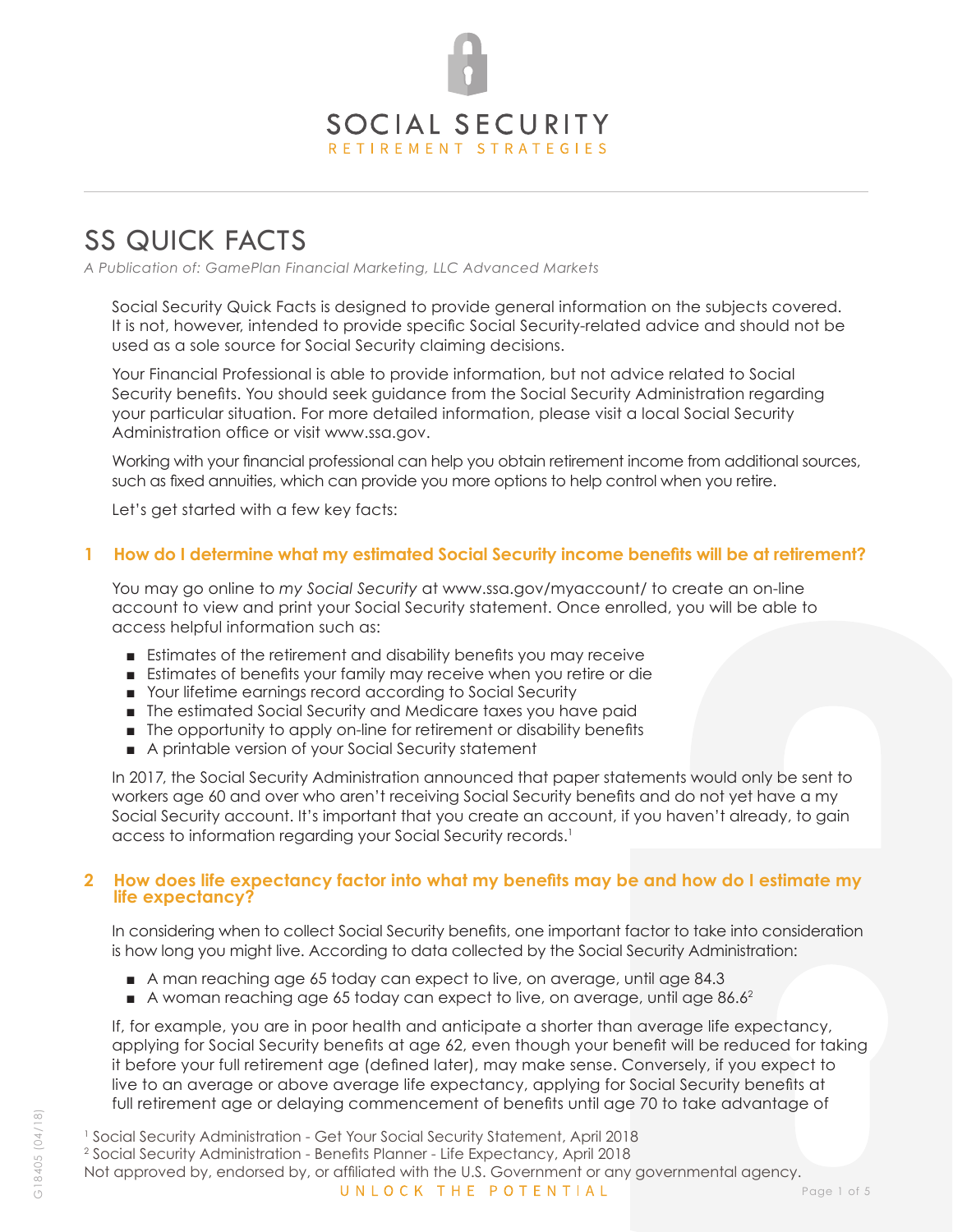# SOCIAL SECURITY RETIREMENT STRATEGIES

potentially higher monthly income benefits may provide greater lifetime benefits. However, if you are married it is important to keep in mind that your decision on when to claim could impact your spouse's survivor benefit later on, particularly if you are the higher wage earner. Refer to Question #15 for more information on survivor benefits.

To get a more specific estimate of your projected life expectancy based upon your current age, visit the life expectancy calculator on the Social Security Administration website at www.socialsecurity.gov/OACT/population/longevity.html.

#### **3 Will my retirement benefits be adjusted for inflation?**

Automatic benefit increases, also known as cost-of-living adjustments (COLAs), have been in effect since 1975. The purpose of the COLA is to help ensure that the purchasing power of Social Security and Supplemental Security Income (SSI) benefits may not be eroded by inflation.

The COLA is based upon the percentage increase in the Consumer Price Index for Urban Wage Earners and Clerical Workers (CPI-W) from the third quarter of the last year a COLA was determined to the third quarter of the current year. The COLA for 2018 is 2%; for 2017 it was 0.3%.<sup>3</sup>

#### **4 What is considered full retirement age (FRA)?**

Full retirement age is the age at which a person becomes entitled to a full or unreduced Social Security retirement benefit. Age 65 had historically been identified as the Social Security full retirement age for many years. However, beginning with people born in 1938 or later, that age gradually increases until it reaches age 67 for people born after 1959. To identify your full retirement age, visit www.ssa.gov and enter *'Retirement Age Chart'* in the search engine.

# **5 When may I start collecting Social Security benefits for retirement?**

- You may apply to receive Social Security retirement benefits as early as age 62. Your monthly benefit will vary depending upon when you elect to begin receiving them.
- If you elect to receive benefits before your full retirement age, your benefit will be permanently reduced a fraction of a percent for each month you receive benefits before your full retirement age.
- If you elect to begin receiving benefits past your full retirement age, your benefit will be increased based upon the number of months you delay receiving benefits between full retirement age and age 70. This is called a delayed retirement credit (DRC) and may increase your benefit by as much as 8% annually for each year past your full retirement age that you delay claiming your retirement benefit. Delayed retirement credits only increase your benefit up to age 70, so there is no benefit for delaying your benefit beyond this age.4

# **6 May I elect to receive my retirement benefits before I actually retire?**

You may elect to receive your retirement benefit as early as age 62. However, if you are younger than full retirement age for the entire year and earn more than \$17,040 in 2018, your benefits will be reduced by \$1 for every \$2 over the limit. In the year that you will turn your full retirement age, the earnings limit is \$45,360 (in 2018) and your benefit will be reduced by \$1 for every \$3 over the limit. It is

3 Social Security Fact Sheet - 2018 Social Security Changes, April 2018

4 Social Security Administration - Retirement Benefits - Pub. No. 05-10035, January 2018Not approved by, endorsed by, or affiliated with the U.S. Government or any governmental agency. UNLOCK THE POTENTIAL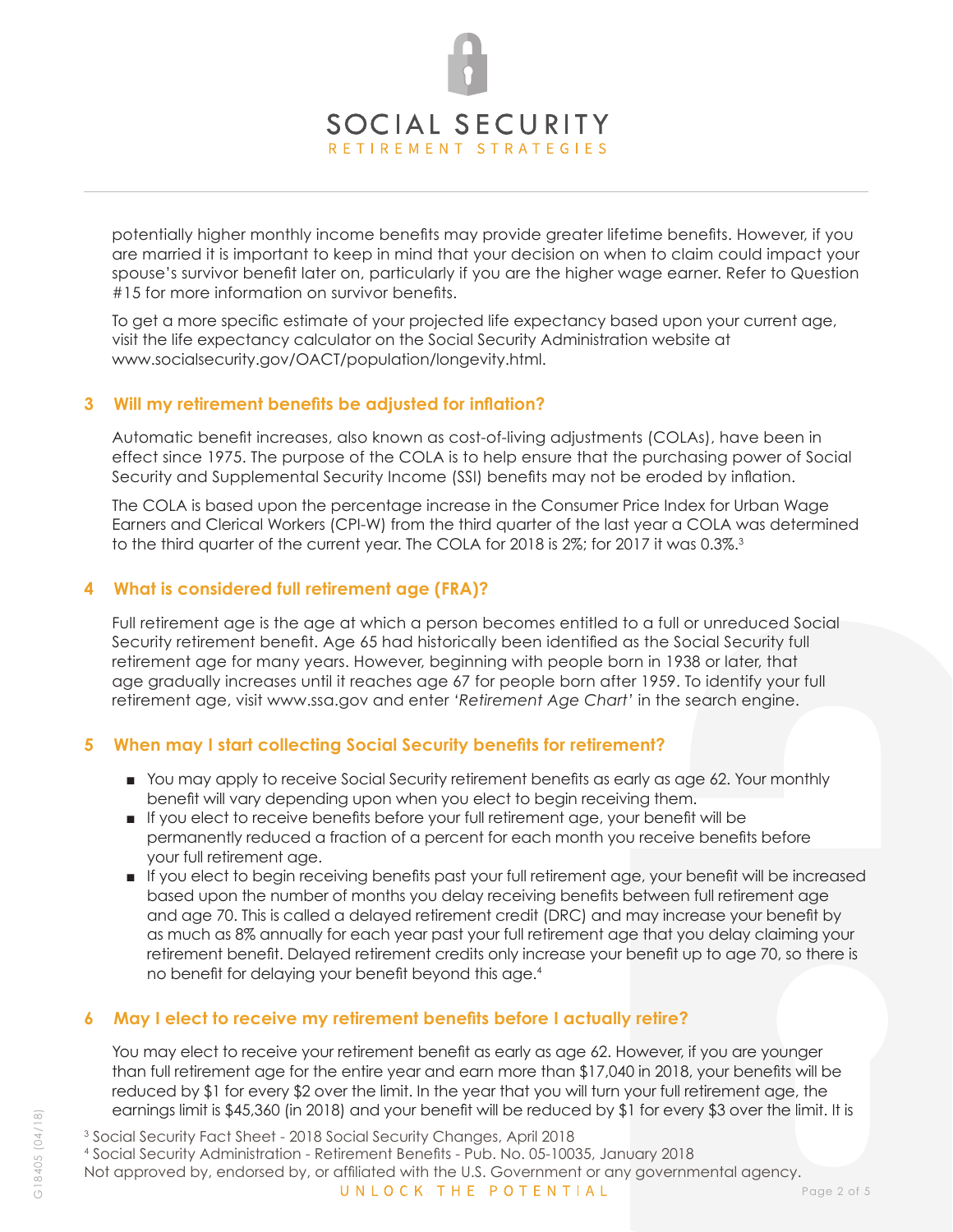

important to note that these benefit amounts that may be withheld due to excess earnings are not truly lost; your benefit will be recalculated and increased once you reach your full retirement age to account for benefits withheld due to prior excess earnings. Beginning with the month that you reach your full retirement age, your earnings while working no longer reduce your Social Security benefit, but your earnings may subject your benefits to ordinary income taxation (See Question #7). For more information on how working may affect your benefits, visit www.ssa.gov/planners/retire/whileworking.html.

# **7 Are my Social Security income benefits taxable?**

Some people have to pay federal income taxes on their Social Security benefits. This typically only happens if you have substantial income from other sources such as earnings, interest, dividends, and other taxable income in addition to your Social Security income benefit. A portion of your Social Security benefits will be taxable if your "combined income" is greater than \$25,000 as a single taxpayer or over \$32,000 if you and your spouse file a joint return. Combined income is defined as your adjusted gross income + nontaxable interest  $+ \frac{1}{2}$  of your social security benefits. As much as 85% of your social security benefits may be subject to ordinary income tax depending upon how high your combined income is compared to the thresholds just described. For additional information on income taxes and your Social Security benefits, visit www.socialsecurity.gov/planners/taxes.html.

#### **8 What benefits are available to my spouse?**

Even if your spouse has never paid taxes into the Social Security system, your spouse may be able to receive benefits if he or she is at least age 62 years old and you are receiving your retirement benefits. Your spouse may also be able to collect benefits under your record if you filed and suspended your benefits by April 29, 2016 (refer to Question #10 for information on voluntary suspension).<sup>5</sup> The maximum spousal benefit is equal to 50% of your full retirement age benefit if the benefit commences at *your spouse's* full retirement age or later. If, however, your spouse collects this benefit prior to his/her full retirement age, the amount will be permanently reduced by a percentage based upon the number of months collected before his/her full retirement age. Also, if your spouse is eligible to receive a retirement benefit in addition to a spousal benefit, your spouse's retirement benefit will pay first. This is referred to as deemed filing. If the spousal benefit is higher, your spouse will receive a combination of the two benefits to equal the higher amount.<sup>6</sup> If your spouse was born prior to January 2, 1954, an additional option may be available once he/she reaches full retirement age. See Question #9 below for additional information.

# **9 What is a restricted application?**

For those born January 1, 1954 or earlier, filing a restricted application allows you to collect half of your spouse's Social Security benefits *at your full retirement age* and delay collecting your own benefit until as late as your age 70. This allows your own retirement benefit to increase by virtue of the delayed retirement credits you will receive for delaying commencement of your own benefit until age 70 (as discussed under Question #5 above). The restricted application technique may work best for twoincome couples with similar income and work histories. In order to file a restricted application, you must have been 62 or older by January 1, 2016 and must wait until your full retirement age to do so; your spouse must be collecting his/her retirement benefit or, if not collecting it, must have filed and suspended the benefit prior to April 30, 2016 (see Question #10 on the next page).<sup>7</sup>

<sup>6</sup>Social Security Administration - Benefits Planner (Retirement): Benefits for Your Spouse, April 2018

Not approved by, endorsed by, or affiliated with the U.S. Government or any governmental agency. 7 Social Security Administration - Benefits Planner (Retirement): Deemed Filing for Retirement and Spouse's Benefits FAQs, April 2018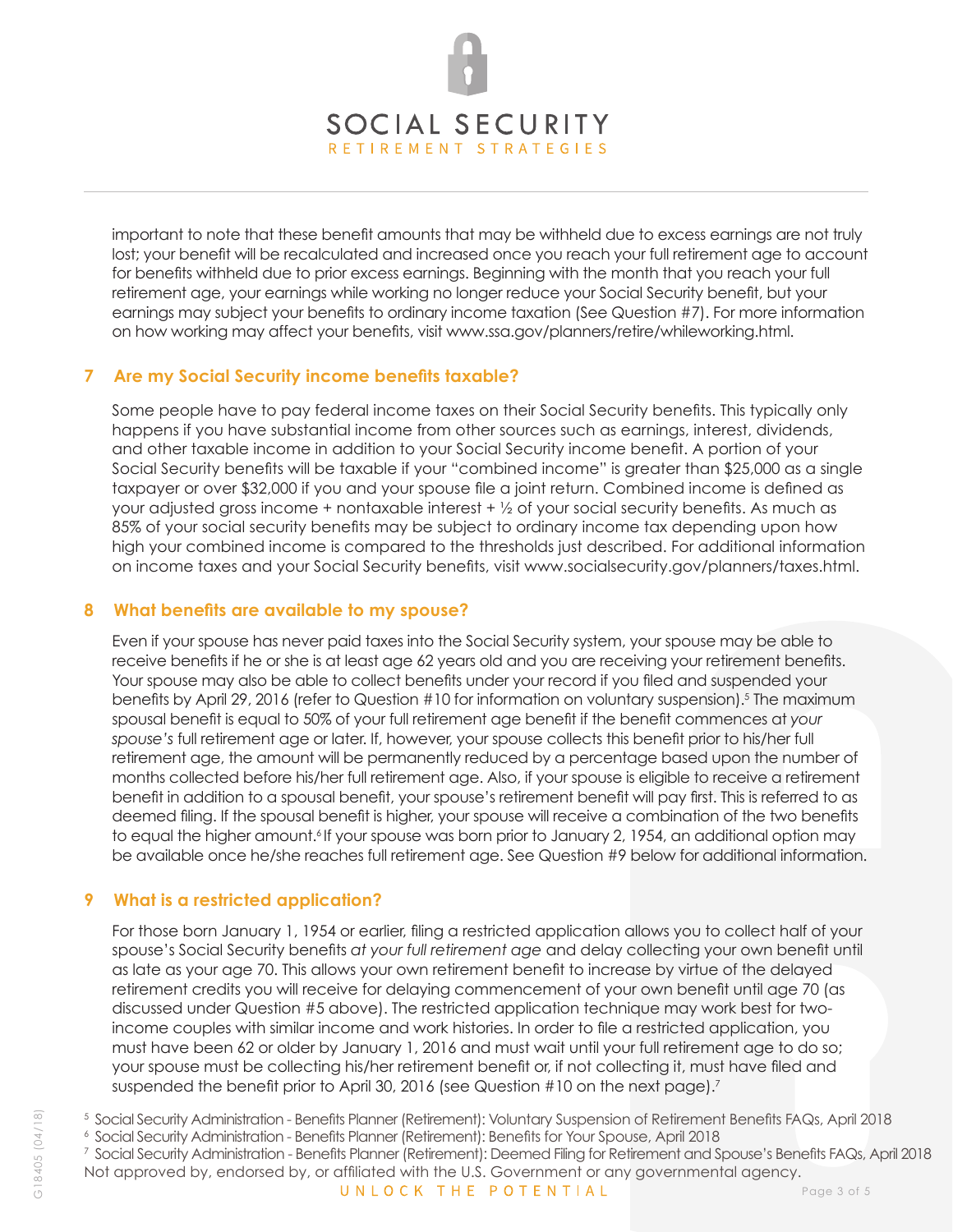

#### **10 What does it mean to voluntarily suspend Social Security benefits?**

Voluntary suspension allows someone to suspend benefits at or beyond full retirement age in order to earn delayed retirement credits. Historically, voluntary suspension, or the file and suspend strategy, was also used to allow a spouse or eligible dependent to collect benefits under the suspended record while the primary worker continued to earn delayed retirement credits. Effective, April 30, 2016, a suspension of benefits no longer allows auxiliary benefits to be paid to a spouse (with the exception of ex-spouses) or eligible dependent(s). The primary worker must collect benefits in order for these auxiliary benefits to be paid. The only exception is for those individuals who timely filed and suspended their benefits prior to April 30, 2016.<sup>8</sup>

#### **11 Once I begin receiving benefits, can I later change my mind?**

Under certain circumstances, you may be able to "reset" your Social Security benefits. This technique involves withdrawing your earlier Social Security claim for benefits by completing Social Security Form SSA-521 (request for Withdrawal of Application) and reapplying at a future date. You cannot withdraw your claim if it has been 12 months or more since you first began receiving to them.

You are also required to pay back the benefits previously paid to you, your spouse, or children based on your application in order to withdraw and later re-file. Once your withdrawal is approved, when you later reapply, your monthly benefits will be higher because you are older upon recommencing benefits. You can withdraw and repay your Social Security claim only once in your lifetime. Please note there are other considerations, such as Medicare coverage, that should be considered.

If you are unable to repay benefits received or if more than 12 months has elapsed since you began to receive them, you may voluntarily elect to suspend future payments to increase the amount you will receive when you begin receiving them again at a later date.<sup>9</sup> However, your request to voluntarily suspend your benefit will also require any benefits paid under your record to stop during the period of suspension (refer to Question #10 above).

#### **12 What factors should I consider when deciding when to start drawing Social Security retirement benefits**

A variety of factors should be considered in determining when to begin receiving income benefits including health of the recipient (and spouse, if applicable), benefit amounts, age, whether you and/ or your spouse continue to work, and other financial resources from which to draw during retirement.

# **13 Can I claim Social Security income benefits under my former spouse's earnings record?**

You may qualify for benefits under your former spouse's record if all of the following conditions apply:

- You were married for at least 10 years;
- You are unmarried;
- You are at least 62 years old;
- Your former spouse has claimed his/her benefit, or if he/she is entitled to benefits and has not yet applied, but you have been divorced for at least 2 years;
- You are not eligible for an equal or higher benefit on your own Social Security record, or on someone else's Social Security record.
- <sup>8</sup> Social Security Administration Benefits Planner (Retirement): Voluntary Suspension of Retirement Benefits FAQs, April 2018
- Not approved by, endorsed by, or affiliated with the U.S. Government or any governmental agency. 9 Social Security Administration - Benefits Planner (Retirement): If You Change Your Mind, April 2018

G18405 (04/18)

G18405 (04/18)